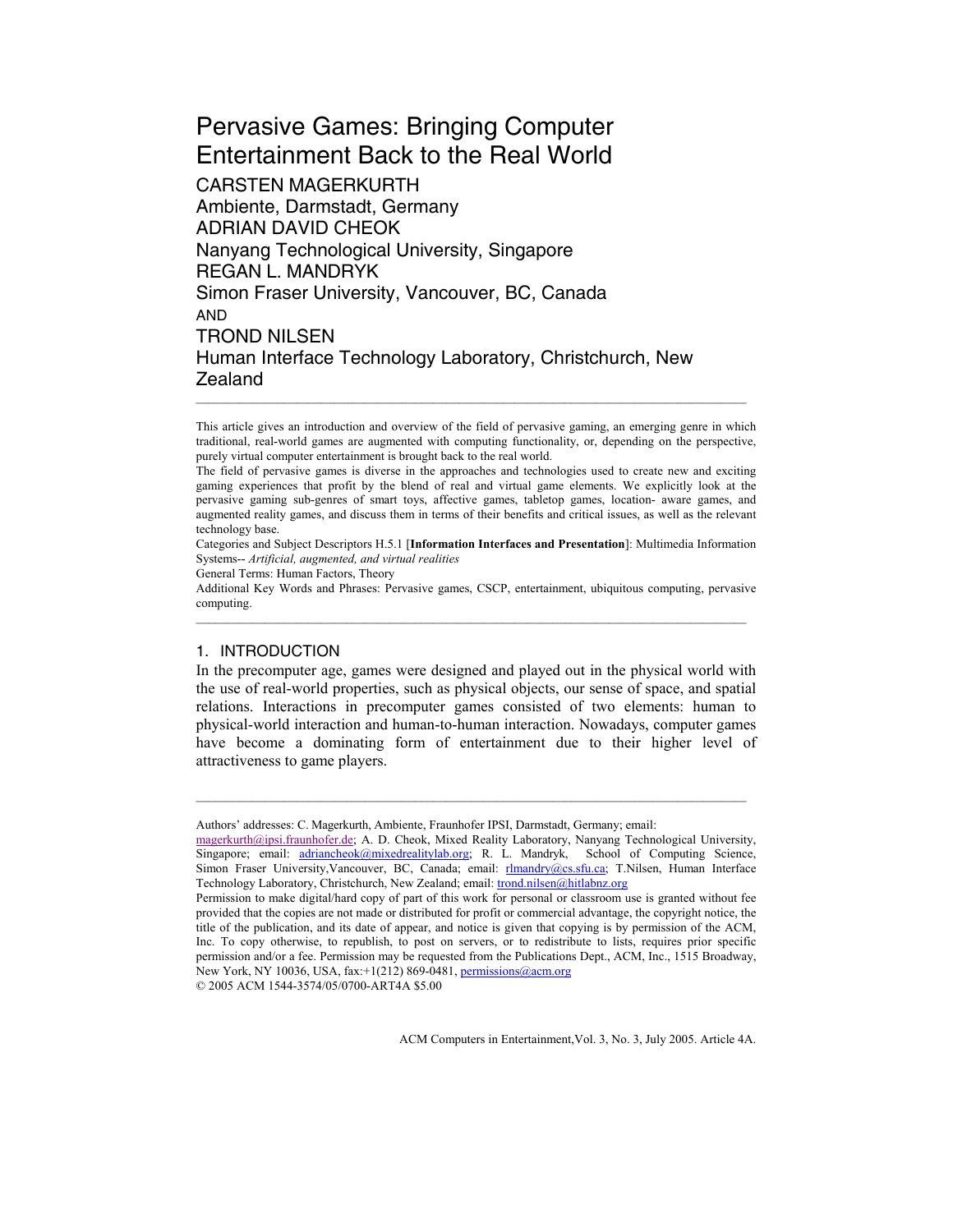Computer games have some advantages that make them more popular than traditional games. First, they attract people by creating the illusion of being immersed in an imaginative virtual world with computer graphics and sound [Amory and Naicker 1999]. Second, the goals of computer games are typically more interactive than that of traditional games, which brings players a stronger desire to win the game. Third, computer games, usually designed with an optimal level of information complexity, can easily provoke players' curiosity. Consequently, computer games intrinsically motivate players by bringing them more fantasy, challenge, and curiosity, which are the three main elements contributing the fun in games [Malone 1981].

However, the development of computer games has often decreased the users' physical activities and social interactions. Computer games focus the users' attention mainly on the computer screen or 2D/3D virtual environments, and players are bound to using keyboards, mice, and gamepads while gaming, thereby constraining interaction. To address this problem, there is a growing trend in today's games to bring more physical movement and social interaction into games while still utilizing the benefits of computing and graphical systems. Thus, the real- world is coming back to computer entertainment with a new gaming genre, referred to as *pervasive games*, stressing the pervasive and ubiquitous nature of these games: Pervasive games are no longer confined to the virtual domain of the computer, but integrate the physical and social aspects of the real world.

# 2. PERVASIVE GAMING GENRES

Despite the nascency of the field, we can already identify several unique types of pervasive games, each setting the focus on different aspects of the gaming experience. In the following sections, we briefly discuss each of these genres and present some of their prominent representatives. We do not claim that either of the proposed game genres or the examples discussed are the ultimate realization of pervasive games, but they should give the uninitiated reader an idea of the scope and diversity of this exciting and emerging field.

# 2.1 Smart Toys

Augmenting traditional toys with pervasive computing technology is a first, and not necessarily complicated, step towards the realization of pervasive games.

*Due to their shapes or forms, toys might suggest in which ways they should be played with*but in contrast to games, they are not bound by any rules or limitations on their use. Thus, they are the perfect means by which to explore the effects that the integration of pervasive computing technologies have on the way the toys are used, and on the ensuing gaming experiences that might emerge.

Most current realizations include traditional physical toys equipped with simple sensing technology linked to computer logic. The logic reacts to changes in the toy's physical state by either playing sounds or displaying graphical information, if the toy is connected to a personal computer. A corresponding computer application might also be used for digital storytelling, encouraging children to use the toy in one way or another.

2.1.1 *Zowie Playsets*. Zowie playsets are a commercially successful foray into the field of smart toys [Shwe 1999]. Zowie playsets consist of a physical toy with movable pieces (see Figure 1) accompanied by a CD-ROM and a serial connection to a PC.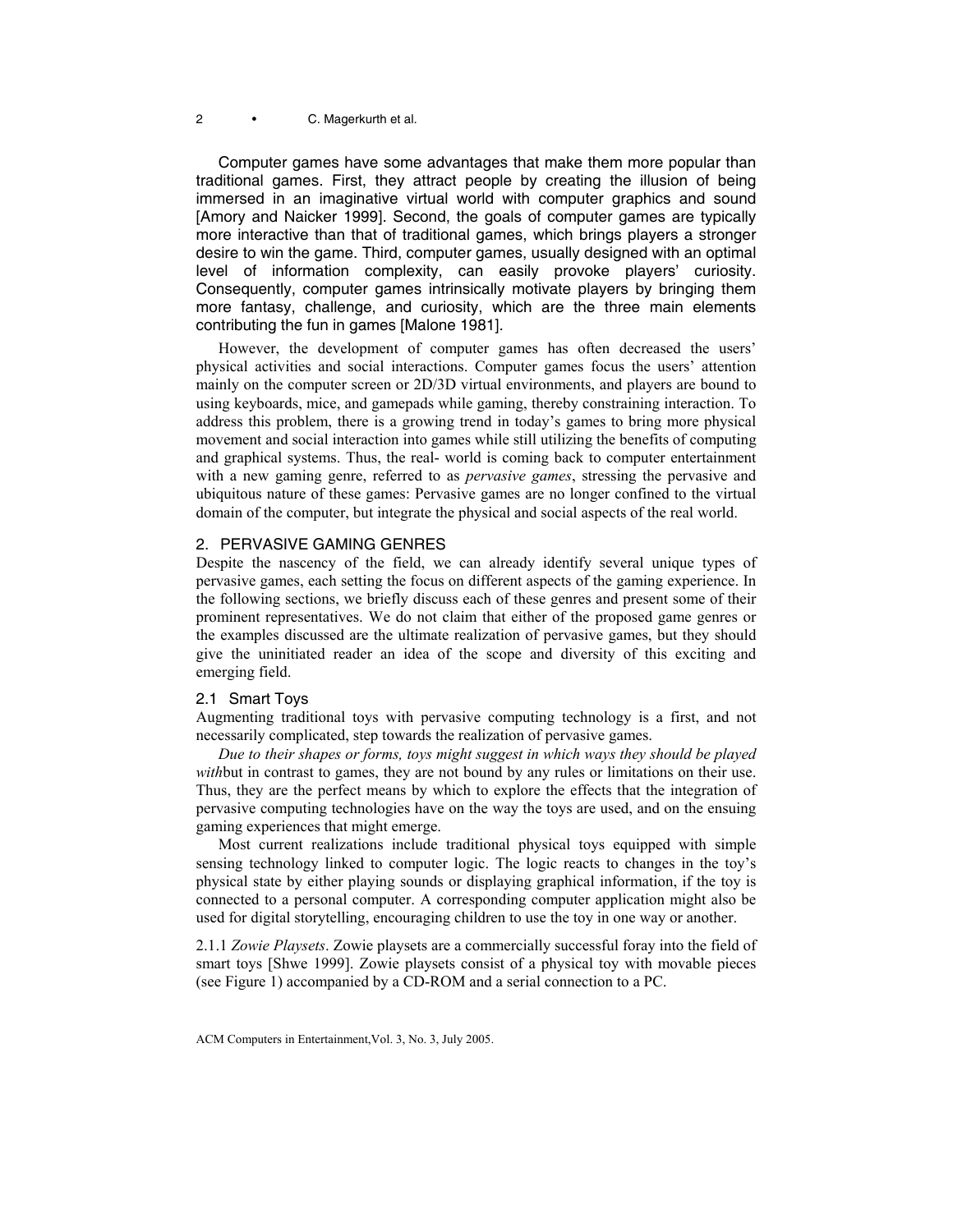

Fig. 1. A Zowie smart toy.

The toy has integrated sensors that transmit the state of the playing pieces to the computer application. The computer application was crafted after scientific studies with children and offers several modes of play (Discovery and Exploration Play, Hands-On Active Play, Problem-Solving Play), each fostering different aspects of the children's development.

The exact sensing technology used by Zowie toys is not publicly available; but in general, it consists of a portfolio of patented sensing and recognition technologies that track the 3D motion and rotation of pieces. Objects are tagged with a small piece of technology and are tracked by an antenna embedded in the toy.

2.1.2 *Story Toy*. A rather similar approach to the Zowie playsets was recently presented by Fontijn and Mendels [2005]. The StoryToy is a storytelling environment that uses an audio replay engine in conjunction with a tactile user interface based on a sensor network. The tactile interface consists of an animal farm with a multitude of animals as actors.

In contrast to the Zowie playsets, no computer display is necessary to enjoy the various stories and games that come with the animal farm. The authors conducted a study to test the toy on children between the ages of two to six. The study demonstrated that audio feedback alone already creates an enjoyable level of interactivity, in addition to the traditional free play that the toy provides. Given the reluctance of many parents to expose their young children to computer displays, it appears to be a promising approach to use unobtrusive audio signals as a primary interface instead of traditional interaction with graphical user interfaces.

2.1.3 *SenToy.* Höök et al. [2003] present an interesting affective control toy, named SenToy, used to control a synthetic character in the computer game, FantasyA. SenToy is a doll wirelessly connected to a PC. It allows players to influence the emotions of a synthetic character in FantasyA. Via SenToy, by using gestures associated with anger,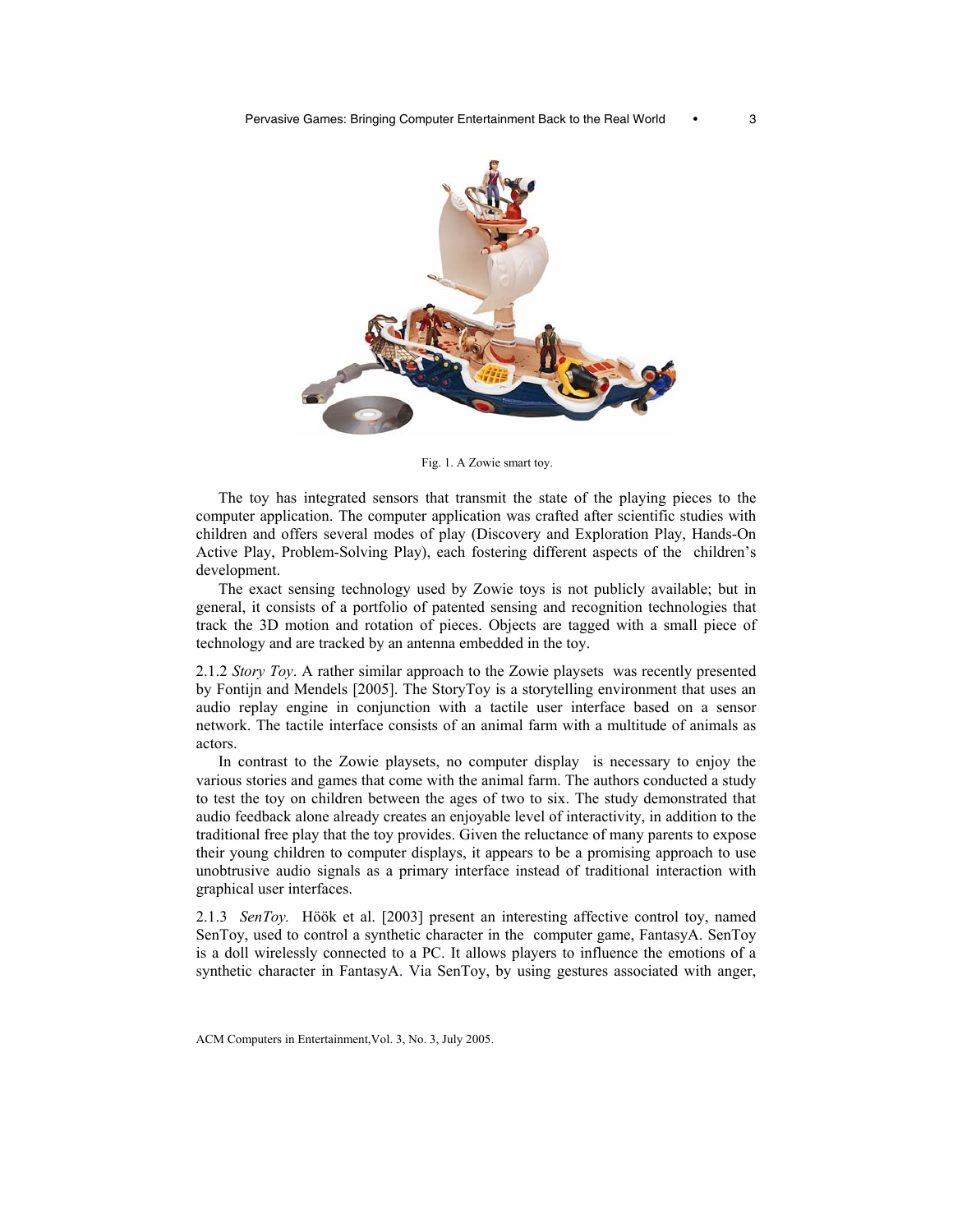fear, surprise, sadness, and joy, players influence the emotions of the characters they control in the game.

The toy's hardware is well designed; sensors include two magnetic switches that detect the motion of putting hands in front of eyes. To detect walking, force-sensing resistors are used in the legs, together with a plastic structure that allows the detection of bending leg movements. Accelerometers in the torso of the doll are used to detect all movements, and provide a measure of the acceleration in one or two axes.

Indeed, in a related study, the intuitive expression of emotions via a set of body gestures is shown to work. Hence SenToy is a welcome application of pervasive computing technology that abrogates the necessity of verbalizing emotional states.

#### 2.2 Affective Gaming

One of the goals of pervasive computing is to create context-aware applications that will adapt their behavior to information collected from the environment [Abowd and Mynatt 2000]. The same is true for pervasive games. The *who* and *where* of a players' context has been harnessed in some location-based pervasive games (see Section 2.4), while the *what* and *when* are common elements of most traditional games. Capturing *how* a player is feeling at any given moment and integrating this very personal representation of context into a game is the goal of affective gaming.

Affective computing [Picard 1997] is described as "computing that relates to, arises from, or deliberately influences emotions," and affective gaming aims to integrate a player's emotional state into the game so that the game environment can adapt to create a magical game experience. Sensing an individual's emotional state is a complex and open research problem; but sensing certain aspects of a player's experience while engaged in entertainment technologies is more manageable [Mandryk and Inkpen 2004]. The most common approach to sensing an affective state is via sensors that measure the user's changing physiological activity. Skin surface sensors like those that measure galvanic skin response, or activity in the cardiovascular, respiratory, and muscular systems can accurately measure physiological activity. But many users could perceive them as invasive. Although they may be less accurate than surface sensors, they can also be built into the environment by, for instance, embedding them in a chair [Anttonen and Surakka 2005] or in a game controller [Sykes and Brown 2003], so that users can interact very naturally with their entertainment technologies. Other methods for measuring affective states include thermal cameras [Puri et al. 200], voice analysis, or facial expression analysis.

2.2.1 *Utilizing Affect in a Game Environment.* Once a player's affective state has been sensed, it can be used to inject "personality" into a gaming environment, resulting in an environment that meaningfully responds to a player's context rather than to preconceived gaming challenges [Mandryk and Stanley 2004].

A preliminary example of this approach is given in S.M.A.R.T Braingames [http://www.smartbraingames.com/]. Braingames uses real video games played on a Sony Playstation™ integrated with NASA technology. The system determines whether the user is in the desired brain state by using brain waves measured by an EEG, and adjusts accordingly. If the user maintains the desired brain state, he or she gains full control of the game controller. If not, the speed and steering control decrease. Basically, as the player maintains focus, the game responds, and when the player loses focus, ground is lost. This particular game was developed to train patients to achieve a desired

ACM Computers in Entertainment,Vol. 3, No. 3, July 2005.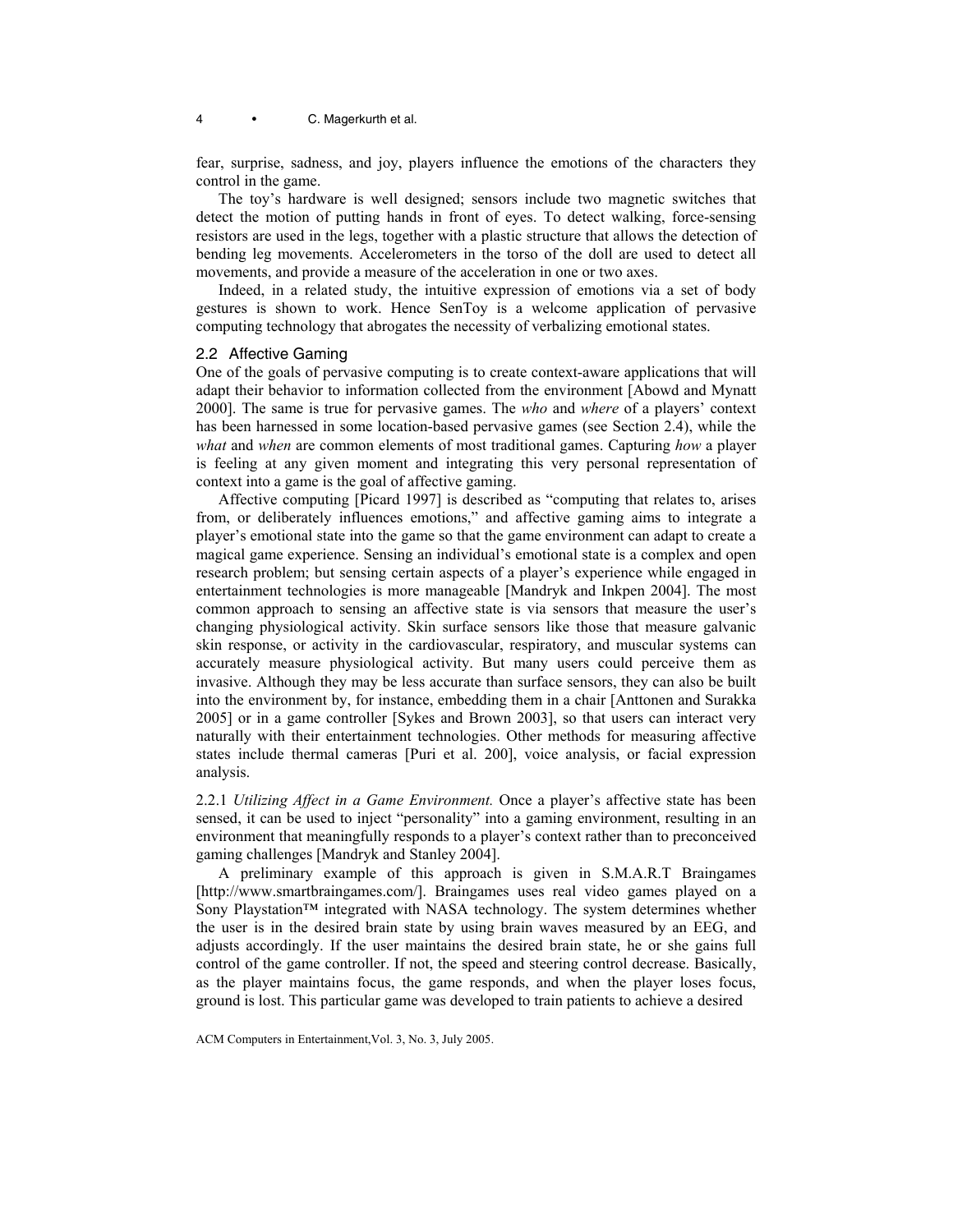

Fig. 2. Brainball: players' EEG signals control the movement of a physical ball on a table.

brain state, and not as a source of fun in itself. Researchers tested this game environment against a traditional biofeedback training environment and found no difference between the two systems in terms of performance, but found that both parents and children preferred using the video game system. The principle used in this game can also be used to develop games that dynamically respond to how the player is feeling in order to create a more engaging experience. Along these lines, Gilleade and Allanson [2003] created a software development kit (SDK) that, by means of monitoring the player's physiological condition and integrating this information into an appropriate game environment, allows the interactions between man and machine to become dynamic entities during play.

2.2.2 *Physiology as Direct Input*. Instead of using a player's context to manipulate the game environment, one could use it as a direct and natural input to a game. For example, Brainball [Hjelm 2003] is a game where brain waves (from EEG) are used to alter the direction in which a physical ball rolls on a physical table. Players sit across from each other and must relax to make the ball move towards the opponent.

AffQuake (http://affect.media.mit.edu/projects.php?id=180) alters game play in the popular Quake first-person shooter game via the player's galvanic skin response, sensed through metal contacts on the hands or feet. In AffQuake, when a player is startled, the player's avatar is also startled and jumps back. AffQuake also relates the size of the player's avatar to the player's arousal. In Relax To Win [Bersak et al. 2001], a player controls the speed of a racing dragon via galvanic skin response. As a player relaxes, the dragon moves faster. This was also the principle behind a commercially unsuccessful car racing game released by Human Engineered Software and promoted by Leonard Nimoy.

These are relatively simple instantiations of using a physiological signal as an explicit input to a game environment. Affective gaming is a very young research area, and there is a lot of fertile ground to explore. When affective game techniques are combined with traditional input techniques or other pervasive game elements, the possibilities for an engaging, contextually- aware game system are endless.

# 2.3 Augmented Tabletop Games

While affective games mainly focus on using physiological state parameters to exchange information with virtual game elements, augmented tabletop games also integrate the states of players as central to the gaming experience. Augmented tabletop games do not serve as an input to the virtual game logic alone, but also add the richness of the social situation to the virtual domain. Traditional tabletop games such as Chess or Go have been popular for thousands of years; they are still going strong today, despite the arrival of attractive computer entertainment technology. Their continuing success can clearly be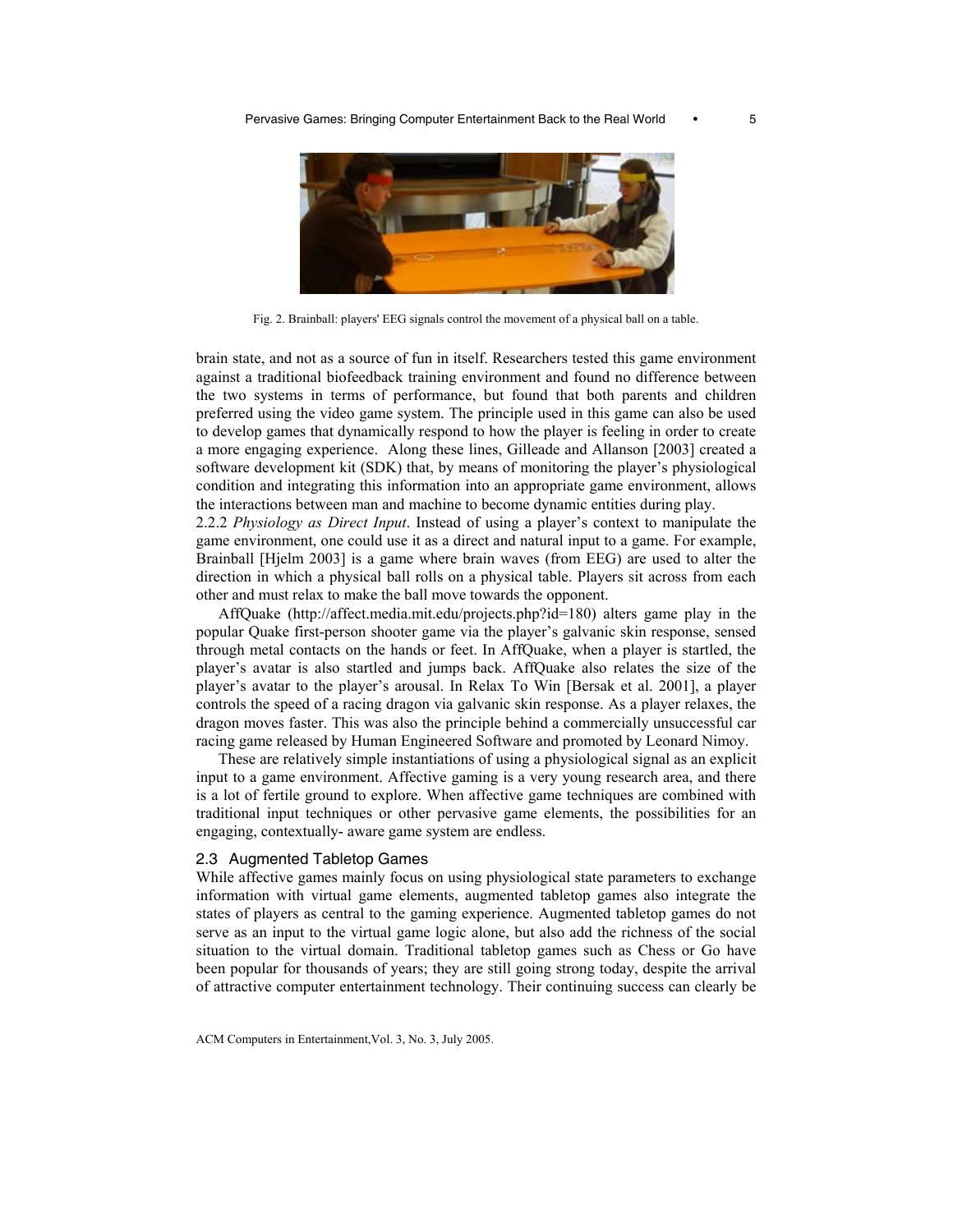attributed to the direct interaction and communication between the players, who sit together around the same table, facing each other at an intimate distance. A dense social situation is stimulated by close face-to-face interaction that integrates discussion, laughter, and all kinds of nonverbal communication hints that are integral elements of Poker-like tabletop games.

While the social aspects of traditional tabletop games render them interesting enough in their own right, the static nature of their traditional game media limits the scope of realizable games. The lack of computing technology necessary for multi-sensual stimulation with audio and visuals or smart and proactive behaviors hinders the realization of many believable and immersive game concepts.

Complementarily, many claim that the drawback to traditional computer games is the lack of social interaction in a face-to-face setting, which tabletop games provide. At the same time, computer games offer the attractions of computer technology, which tabletop games lack. Therefore, it is only a natural evolution to combine the benefits of computer and tabletop games into a novel type of augmented tabletop game that sets out to provide new and engaging gaming experiences.

2.3.1 *The STARS Platform*. One of the more elaborated platforms in the field of augmented tabletop games is called STARS [Magerkurth et al. 2004]. It consists of a dedicated hardware setup of devices such as public vertical displays and personal digital assistants (PDAs) centered on a smart interactive table. The STARS hardware is based on so-called Roomware components ]Streitz et al. 2001], which are room elements unobtrusively augmented with information technology.

The actual gaming applications are built on top of a STARS software layer that frees the developer from anticipating the exact set of input devices during a game session and provides functionality for creating user interfaces, administering players, and so on.

The central component of each STARS game is an interactive game table (see

Fig. 33), on which the respective game boards are displayed. Currently, the table is an InteracTable Roomware component [Streitz et al. 2001] with a touch-sensitive display set into its horizontal surface. Physical playing pieces provide a tangible interface that feels similar to the interface of traditional board games. The playing pieces are detected by an overhead camera that also determines the positions of the players by tracking their hands as they reach over the table's surface. Additionally, an integrated RF-ID antenna detects



Fig. 3. The STARS tabletop platform.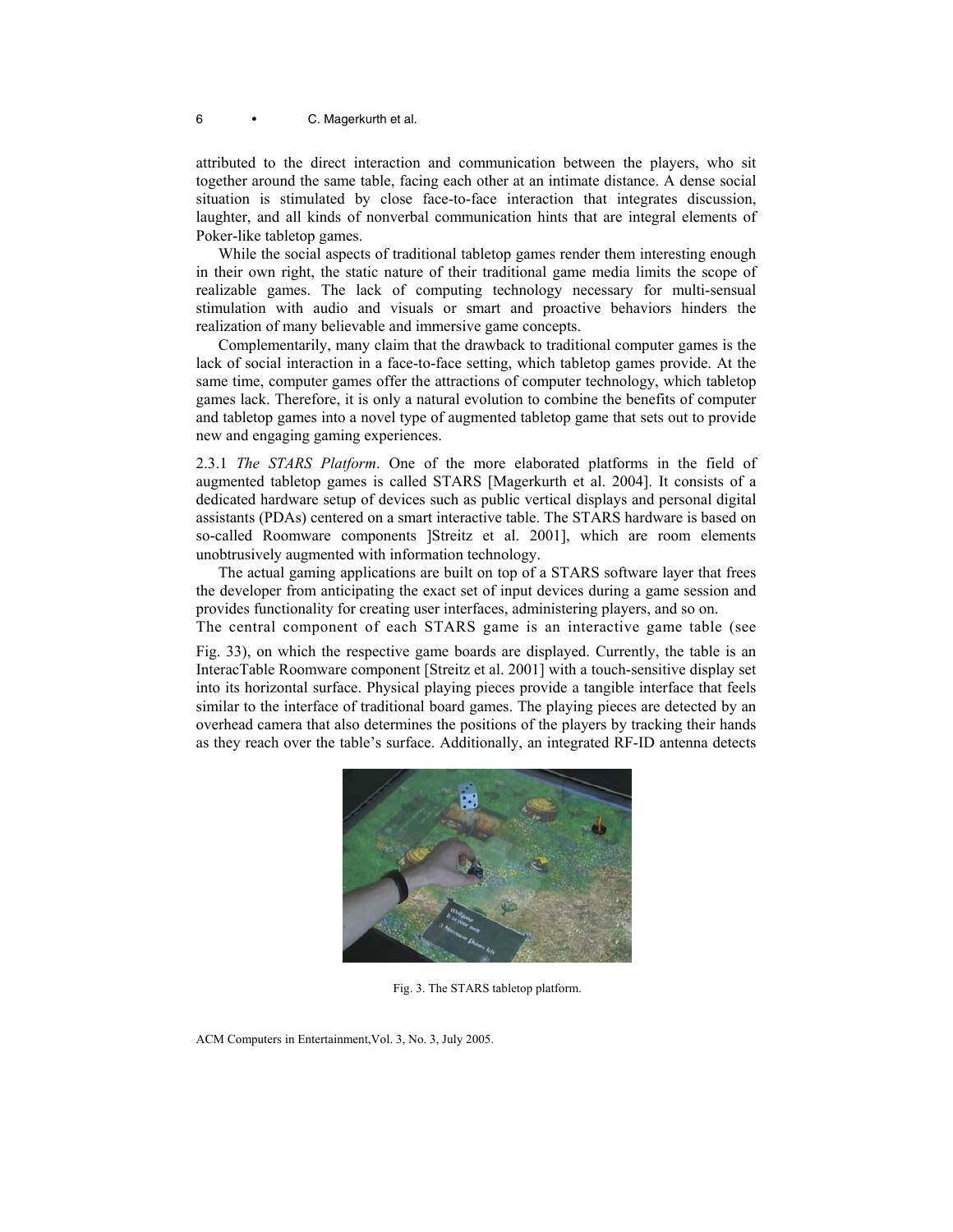physical tokens placed on the table surface, which allows integration of arbitrary game artifacts such as wands, potions, or gems, and hence sensed by the game logic.

We avoid computer interfaces that involve mice, keyboards, or desktop monitors to ensure that the user experience remains human-centered and socially supportive. Playing pieces remain the primary interaction devices during game-play because they provide the most natural interface to a board game. The displayed game boards are superior to the static nature of traditional physical media. These visually impressive boards change dynamically as the game progresses. The problem of positions and viewing angles in traditional tabletop games (someone on the left side of the table sees a different image than someone at the opposite, right side) is tackled by a sophisticated auto-rotation board instead of an abstract, unoriented one. From any viewing angle, playing pieces look mostly the same. The system can rotate any object on the game board to the angle from which the current player can see the best.

So far, several games have been implemented on the STARS platform. For instance, the role-playing game KnightMage (see Figure 3) deals with the exploration of a dungeon filled with treasure, equipment, and, most important, monsters. In the game, players must cooperate to survive against the monsters in the dungeon, but at the same time compete for individual riches. The combination of competitive and cooperative play is also frequently found in traditional board games like Risk, which exploits the social richness of face-to-face gaming. Demonstrating its platform, with its dynamically changing large game boards, is KnightMage's primary focus.

2.3.2 *False Prophets*. False Prophets is a hybrid board-video game system designed to enhance player interaction [Mandryk et al. 2002]. Its development was motivated by the various properties of board and computer games: board games are mobile, highly interactive, provide a nonoriented interface, and allow for a dynamic number of players and house rules. They are also limited to a fairly static environment, don't allow players to save the game state, and have simple scoring rules. On the other hand, computer games provide complex simulations, impartial judging, evolving environments, suspension of disbelief, and the ability to save game state. But computer games often support interaction with the system, rather than with other players. Even in a colocated environment, players sit side-by-side and interact with each other through the interface. Consequently, the goal of developing the False Prophets hybrid game system was to leverage the advantages of both of these mediums, encouraging interaction between the players.

In False Prophets, players use tangible pieces to move around a digital game board projected onto a touch-sensitive table. The playing pieces are equipped with a button for simple game operations, while more complex interactions and private information are managed through a hand-held computer. Players move their tokens around a dynamic game board, gathering clues from the environment and observing the characteristics of the other players. The physical distance between the player tokens impacts the level of digital information "observed" by the player. For example, from a distance, a player might be able to tell that his opponent is tall, while up close the player can see finegrained characteristics such as tattoos and freckles. By synthesizing all of this digital information, the players try to determine who are their friends and who their enemies. This unique game environment has the computational advantages of a computer game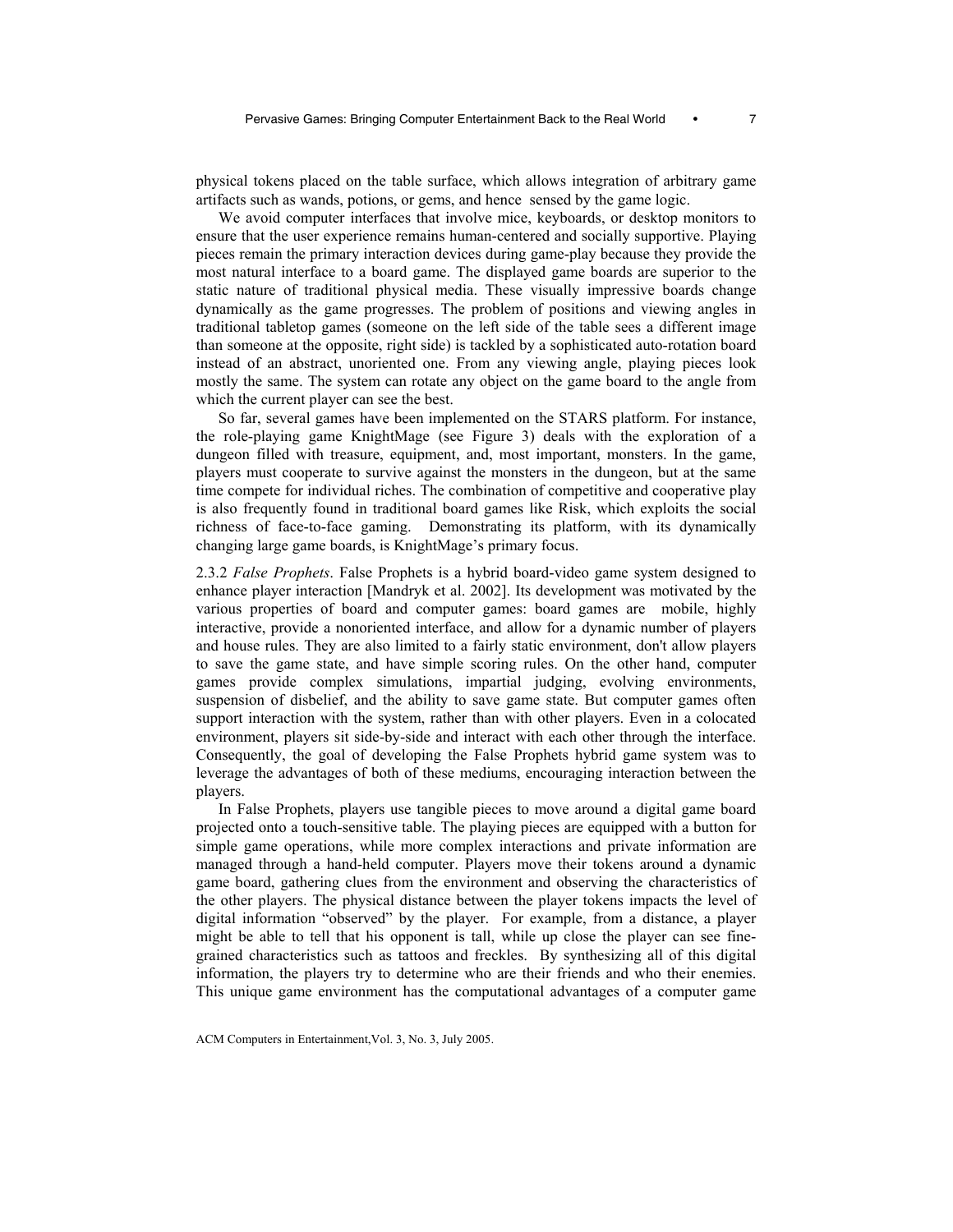environment, while still supporting interpersonal interactions. In addition, it allows for the development of novel game elements that couldn't exist with either of the traditional game technologies.

2.3.3 *Smart Jigsaw Puzzle*. Another interesting research prototype was presented by Jürgen Bohn from ETH Zürich [2004]. The smart jigsaw puzzle is a hybrid tabletop game that augments the physical pieces of a jigsaw puzzle with RFID tags. The underlying RFID reader technology is linked to a PC application that demonstrates a virtual representation of the jigsaw puzzle's physical state. By using calm RFID technology, the smart jigsaw puzzle preserves the original qualities of the game, namely robustness and social compatibility. The augmented game is robust in the sense that even if the computer or RFID hardware should fail or be temporarily unavailable, the augmented puzzle can still be played in the traditional way.

#### 2.4 Location-Aware Games

While augmented tabletop games utilize pervasive computing technology to enrich physical game boards, another popular approach in the pervasive gaming field is to regard the entire world, the architecture we live in, as a game board. Technically, it is quite feasible to identify and track the positions of passive physical playing pieces on a Handy game board. When an entire building, a block, or even a city becomes the game board and the human players themselves become the proactive and highly unpredictable playing pieces, a host of technical and conceptual challenges arise.

Technically, a player's position in a location-aware game is either determined by GPS satellite signals, WiFi, or GSM signal strength and/ or cell ID, or by using short range proximity-sensing technologies such as RFID, infrared beacons, or ultrasonic emitters. Some of the earliest location-aware games were implemented using short-range proximity sensors.

Björk et al. [2001] provided one of the earlier examples that describe the world as a game board. In Pirates! players move around in the physical domain and are presented with location-dependent games on mobile computers they carry with them. Even though actual game-play takes place on ordinary PDAs, the context of the players' location is nicely integrated in the overall concept of the game. Each PDA resembles a pirate ship, and several locations in the physical world are associated with islands the players can visit and experience via games on their PDAs. In contrast to recent pervasive games played outdoors, Pirates is an indoor game with a relatively small playing field, from which only a few key locations need to be identified. So positioning is simply via shortrange radio frequency (RF) proximity sensors, which works appropriately given the affordances of the game.

Due to the necessity for a corresponding infrastructure, short-range proximity sensors are not ideal for implementing pervasive games; thus GPS and WiFi form the basis of most recent location-aware games. Given the massive market penetration of mobile phones, GSM cell-based games will probably become more prominent in the future. The Swedish company It's Alive is already offering two location-based pervasive games that perform positioning via GSM cell identifications at http://www.itsalive.com/.

GPS signal reception does not work indoors, and is only moderately accurate outdoors; but it allows us to cover a large playing field (the entire planet). Since GPS does not provide arbitrary means of communication, it is usually necessary to set up an

ACM Computers in Entertainment,Vol. 3, No. 3, July 2005.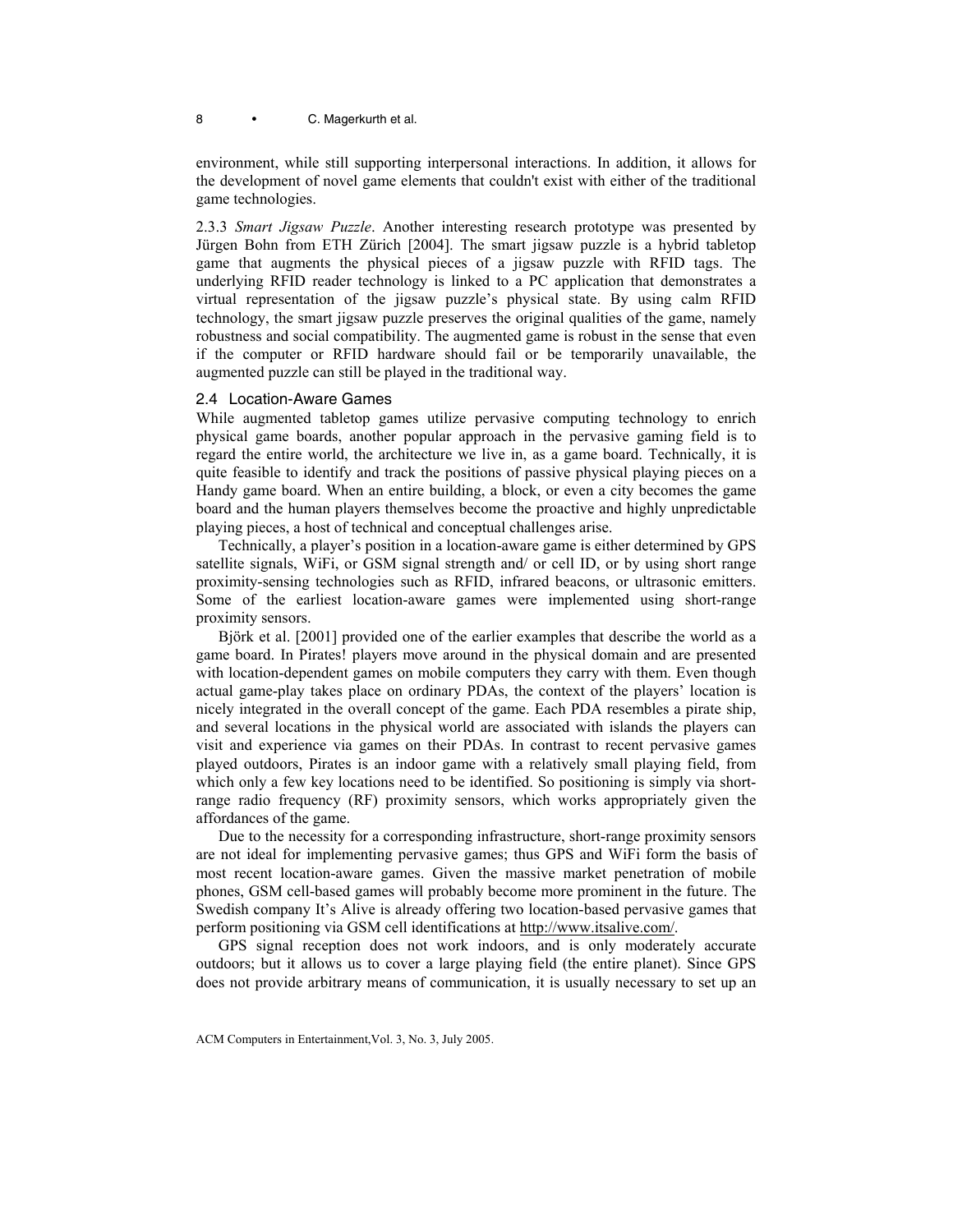additional communication channel using WiFi, peer-to-peer technologies such as IrDA or Bluetooth, or GPRS /UMTS-based data transfer.

W<sub>iFi</sub> can be used to exchange arbitrary data between players and to locate clients, both indoors and outdoors by using signal-strength measurement. While data exchange normally works fine for a radius of a few dozen meters, even through walls and other obstacles, positioning using triangulation requires an appropriate infrastructure and a careful layout of stationary WiFi access points. Many pragmatic (not only technical) problems encountered in setting up a pervasive game in a building, based on WiFi triangulation for locating players, are described in "The Drop" (Ian Smith et. al.) in this issue of ACM CiE.

Benford et al. [2005] also describe the significant issues relevant to large-scale pervasive games. Among them is the problem of dealing with uncertainty in sensing and wireless communications. Naturally, it can be very harmful to a pervasive game if communication between players or the virtual representation of the game fails. Positioning the players might work more or less reliably and accurately, up to the point where the inaccuracy becomes intolerable. One could either work to improve the technical robustness of the system to ensure an appropriate gaming experience, or, if this is not possible, tailor the game around the technical shortcomings and make them part of the actual gaming experience.

A nice example of a game that successfully manages to deal with a limited radius of 802.11b hotspots is called Treasure, developed by Chalmers et al. [2005].

2.4.1 *Treasure.* Treasure is a pervasive multiplayer game played on an outdoor area of several thousand square meters. The game revolves around collecting virtual coins that are hidden in the game area. Players are equipped with a combination of GPS and 802.11b hand-held computers and learn about the positions of the coins on their PDA displays. When they approach the corresponding physical locations of the coins, they can pick them up and later score for "uploading" them to a server. What makes the game special is the notion of *seamful* gaming (alluding to Mark Weiser, a pioneer in the pervasive computing area, and to his term, i.e., *seamless interaction*). A key aspect in pervasive computing is the seamless integration of technology into our everyday lives. However, since Wifi coverage in the Treasure game is not constantly available throughout the entire playing field, there are seams between the areas with and without WiFi coverage. Instead of trying to disguise the seams, they are made central components of the game-play. (Players hide in the shadows of the missing connectivity, and strike other connected players by sneaking up on them and "stealing" their coins when the thieves suddenly enter their WiFi connected area.)

It is also possible to combine gaming in the real world with traditional online computer game-play via screens and keyboards. The artists group, Blast Theory, and the Mixed Reality Lab at the University of Nottingham have been working successfully on several titles that mix street and online players into a unique blend of traditional and pervasive computer gaming.

2.4.2 *Can You See Me Now*? CYSMN combines pervasive gaming action in a real part of a city with online game-play in a virtual model of the game area. In real streets, runners equipped with GPS and 802.11b WiFi run around to catch the online players that move through the virtual representations of the streets. The real runners have their own positions and those of online players permanently displayed on hand-held computers, and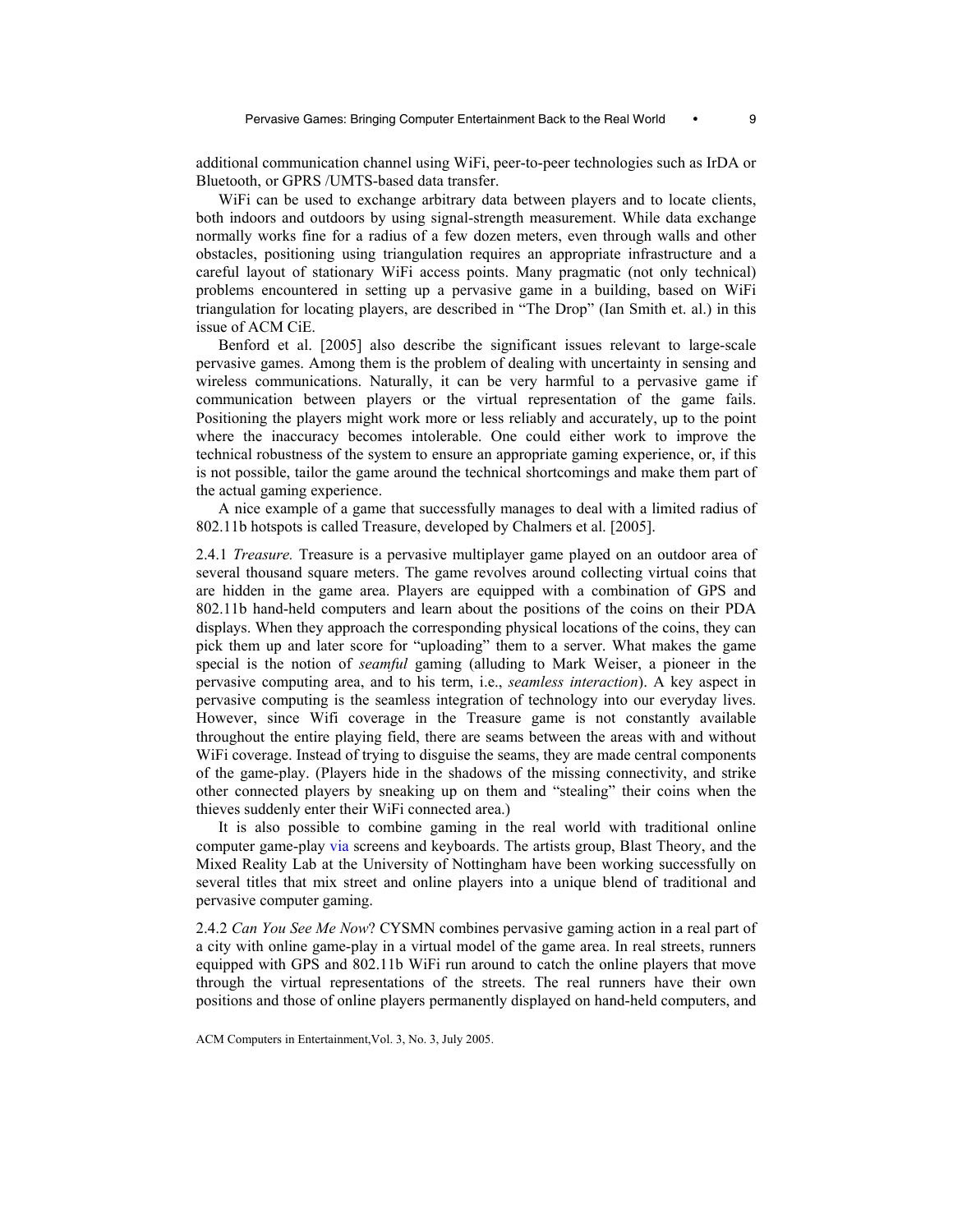additionally, use walkie-talkies to coordinate their movements to catch the online players. The online players, at their home computers, are connected to the game via the Internet, and listen in on the runners' walkie-talkies via streamed audio. Thereby the online players get to know the conditions and experiences on the real streets, and can react accordingly. Text messages can be exchanged to coordinate with other online players, in turn the messages can be delivered to the runners in the streets, so that an exciting atmosphere of mutual exchange of vital information emerges.

CYSMN is a great example of the creation of entirely new and engaging gaming experiences based on a tried and tested simple game idea (i.e., CYSMN is essentially a game of catch). Several user studies have been conducted to research the mutual effects of online and pervasive gaming in CYSMN [Flintham et al. 2003].

2.4.3 *Uncle Roy All Around You.* URAAY is a successor to CYSMN, created by the same team [Benford et al. 2004]. While CYSMN managed to mix online and physical gamers, URAAY picks up the concept of these two domains. But it also integrates more aspects of the real world into the game mechanics. In particular, physical players remain constantly uncertain about which parts of the real environment are actual parts of the game. For instance, through communication with online players or the game itself, players in the streets receive hints such as the gender or color of other important persons in their vicinity, effectively integrating passers-by into the action. The story is about finding, somewhere in a city, a mysterious character known as Uncle Roy, with the physical players searching the streets. They are supported by online players who track their progress and aid them with hints about the way to Uncle Roy (see Figure 4 ).

2.4.4 *Catch the Flag*. In an augmented twist on the popular traditional game [Xu et al. 2003], smart phones are used as the main interface, enabling physical role-play, as players are n ot confined to desktop computers. Players can move about freely in the real world over wide-area outdoor spaces, while maintaining seamless real-time networked contact with other players in both the real and virtual worlds. The movements of players in the real world are tracked and represented in the virtual world. CTF explores novel, tangibleaspects of human physical movement and perception, both on the player's environment and on the interaction with the digital world.



Fig. 4. An online player in Uncle Roy All Around You.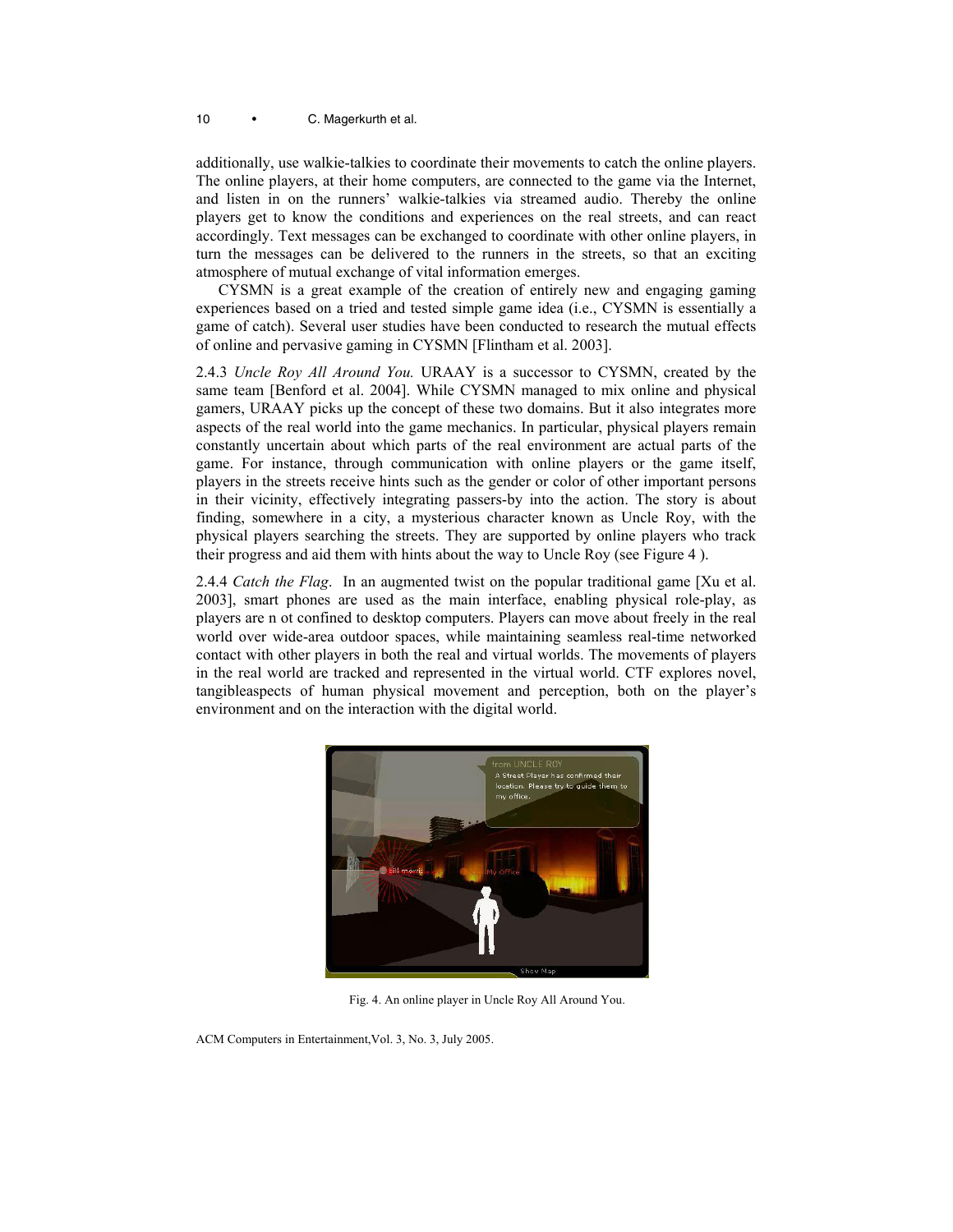The conventional Capture-the-Flag is a popular outdoor game for children. In the mixed-reality version, each team has at least one knight and one guide, as well as other entities including bombs, traps, flags, magic potions and castles. Throughout the game, guides use a desktop application to assist allied knights by giving guidelines and setting magic potions, which for a short period can turn knights into warriors, as well as catch opponent knights by setting traps.

Knights navigate and receive guidelines through a smartphone, and can catch the opponent's flag by acquiring the Bluetooth object representing the flag in the real world. Any team that can safely bring the opponent's flag to its base wins the game.

# 2.5 Augmented Reality Games

Perhaps the most technically advanced pervasive games use augmented reality techniques as a basis. Augmented reality is a variation on virtual reality that draws virtual objects into a real-world environment. Users see their view augmented with 3D objects registered such that they appear to exist in real space. Though augmented reality can be created with a range of different technologies, there are three general approaches appropriate for gaming.

- *Using head-mounted displays***:** In video see-through augmented reality, users see virtual objects along with video of the real world taken from a camera mounted on their headsets. Thus, their views of the real world are mediated. In optical see-through augmented reality, the computer-drawn imagery is combined optically, so users see the real world without mediation. However, problems with occlusion now become apparent.
- *Using images projected on real-world surfaces***:** This approach is limited by its inability to display 3D content and individual perspectives. Further, interaction between projector and display surface obscures the image, and spoils the effect.
- *Using hand-held devices***:** Users hold a lightweight display device with attached camera, while images from the camera are combined with virtual content and presented on the device, producing a "window into augmented space."

Augmented reality technologies are becoming mature; although such technical considerations are outside the scope of this article. Key areas of technical research in augmented reality are tracking and registration, error reduction and stability, display systems, and the development of effective interaction metaphors.

2.5.1 *The Characteristics of AR Games*. There are several characteristics that differentiate AR games from other types of pervasive games.

As in real world meetings, the social space through which users communicate is aligned with the task space where they interact. Further, the task space is enhanced by a visualization space where information may be presented. This allows users to communicate face to face, while working with objects and viewing content, all with reduced context-switching.

Augmented reality systems strive to track a user's full range of motion. This allows games to use a wide range of physical interactions, including location, gestures, and posture. Physical objects may also be tracked, allowing the use of props, sporting equipment, and more. A limitation of the current technology is that while physical

ACM Computers in Entertainment,Vol. 3, No. 3, July 2005.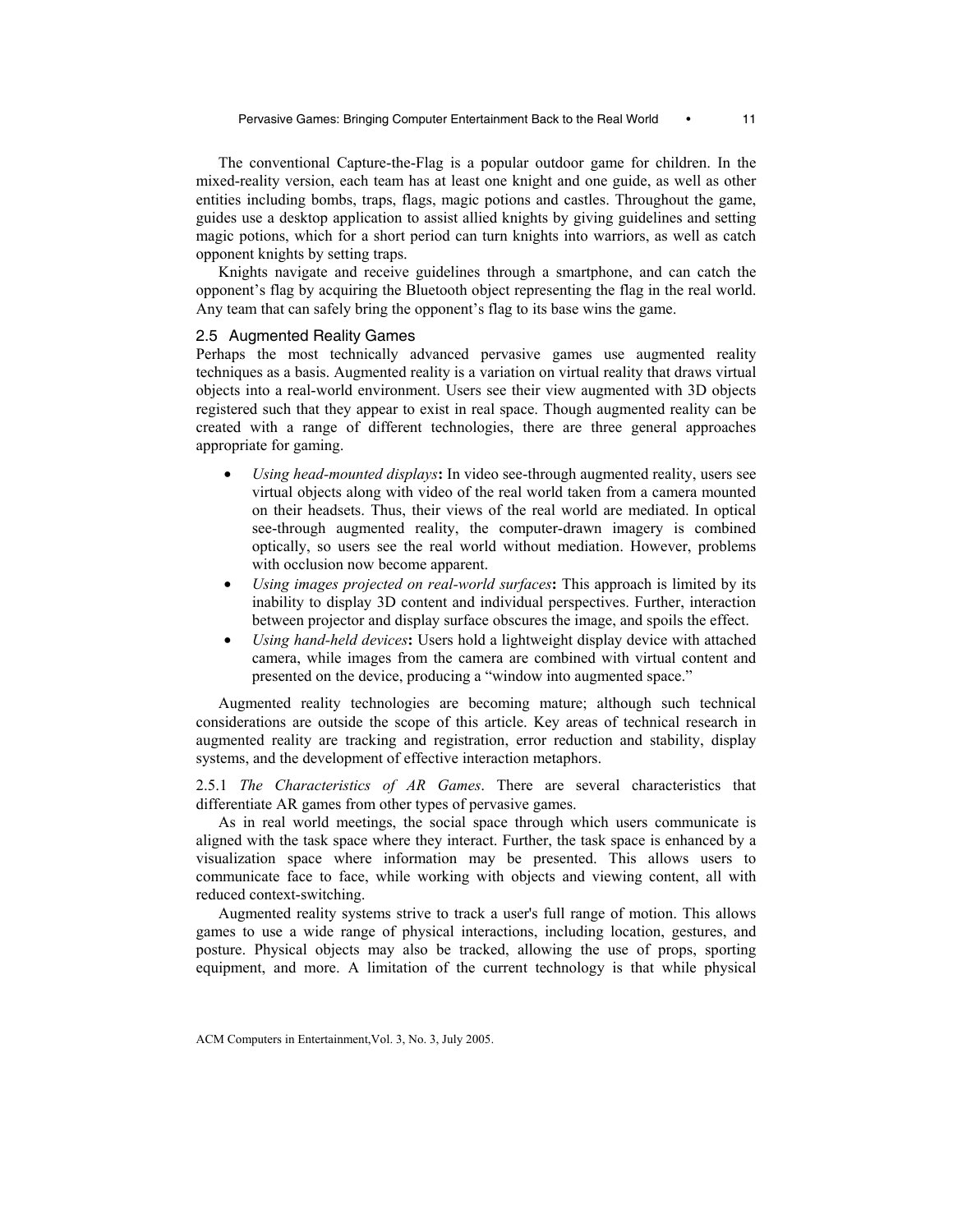objects may affect virtual objects, it is more difficult to affect physical objects with virtual ones.

In augmented reality, players are not immersed in virtual content, rather, virtual elements are added to the real world. Since players are mobile during play, the real-world environment can provide play areas and affect players in ways impossible for computer games

Augmented reality has the potential to hit the sweet-spot in Stapleton's Mixed Fantasy Triad. It posits that the ideal entertainment experience comes from the combination of physical experience, virtual content, storytelling, and the imagination of the user. Augmented reality offers both physical and virtual aspects, leaving creative designers to stimulate the imagination [Stapleton et al. 2002].

The development of augmented reality games is in its early stages. Many early systems are simple affairs that focus on the technology rather than on game design. However, they offer a foundation to build on. More recent games have focused on increased complexity, the application of ideas from real- world and digital games, and the interaction between physical and virtual objects. The field is now at a point where the technology is becoming stable, and novel game designs are beginning to appear.

2.5.2 *AR² Hockey* is an early attempt at a physical AR interface. It implemented a version of the classic arcade game, that is, air hockey with a difference. In it, players wield tracked physical paddles, but the puck is virtual. While the project's intent was to demonstrate technology, it can serve to illustrate the possibility of new game features. Suggestions include virtual targets for point scoring and game modification (similar to the classic "Arkanoid" games).

PingPongPlus [Ishii et al. 1999] is another game along similar lines. In it, the ball remains physical, but the system tracks its movement and presents visual effects on the game table using a projector.

Various game modifications similar to AR² Hockey, such as AquaGauntlet (www.mrsystem.com/project/aquagauntlet/) were proposed. They demonstrated the use of player posture as input. The players wield a virtual weapon and shield to protect themselves against swarming virtual sea creatures. To aim, fire, and activate their shields, players change their postures. In addition they can move around the game environment (a large room) by moving physically. Players were augmented with a virtual helmet and weapon, conveniently hiding the head-mounted display and other hardware. Game design is comparatively simple but effective.

2.5.3 *ARQuake*. The ARQuake project demonstrates the use of an outdoor augmented reality system for gaming [Piekarski and Thomas 2002]. ARQuake replaces classic Quake levels with levels based on real outdoor environments in which players can move naturally. As in Quake, opponents move around the environment with the player and these opponents can be shot at with a plastic gun**.** Although the hardware is cumbersome, ARQuake clearly illustrates the potential of using the real-world environment in augmented reality games.

2.5.4 *Human Pacman*. Human Pacman [Cheok et al. 2004] is a novel interactive entertainment system that ventures to seamlessly combine a virtual playground with the real physical world. The name itself implies a human player, who takes the role of Pacman. Besides the Pacman, there are other players who physically assume the role of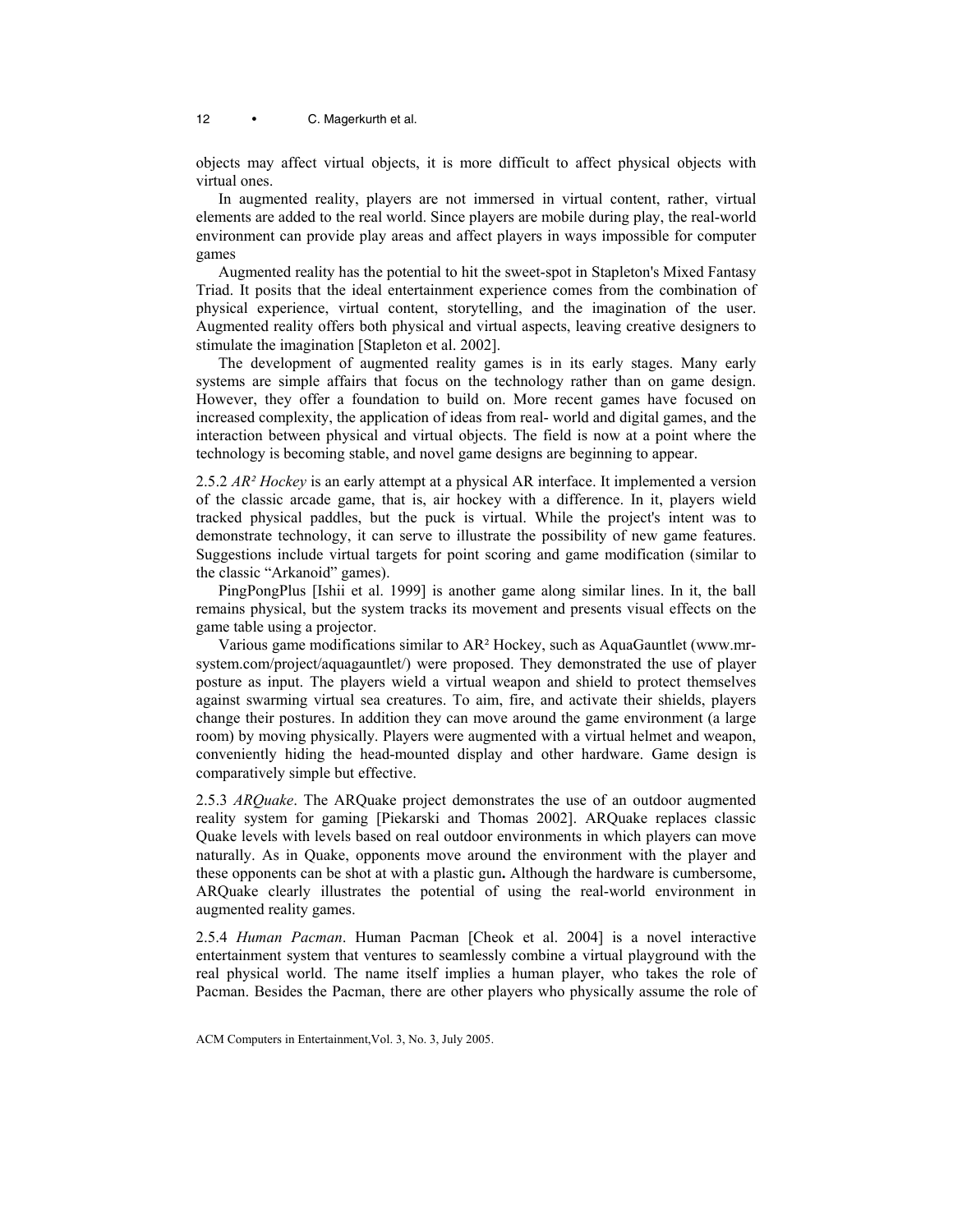Ghosts. The ultimate goal of the game closely resembles that of the original arcade Pacman. In the Human Pacman game, the Pacman character collects all virtual plain cookies in Pac-World while avoiding the Ghosts. On the other hand, the aim of the Ghosts is to capture Pacman in Pac-World.

Pacman and Ghost players can see, via head-mounted displays (HMD), virtual cookies scattered in a maze-like manner (for example on real footpaths) over the real physical game area. The cookies are shown from the first-person perspective of the player, dependent on her physical position and head motion. The Pacman player sees the cookies on the footpath, as though she were a real Pacman in a Pacman maze and could simply collect the virtual cookies by walking through them (see Figure 5).

To add to the excitement of the game-play, a real Bluetooth-embedded box is hidden somewhere inside the game area. If the Pacman player is able to find and physically hold the box, the player will gain Ghost-capturing capability for a limited period of time. The capture is another tangible interaction, which involves touching the capacitive sensor attached to the opposing players' backpack; see Figure 6. The Ghost player will win the game by capturing Pacman before Pacman reaches her goal.

While contact in terms of competition exists between both parties, collaborations is lacking. To extend the game beyond the physical domain and promote social interaction and collaboration, an additional role, the Helper, is introduced (which was not included in the original Pacman game). The new role enhances the game by contributing an alternate means for hybrid interaction between the real and virtual players.

The Helper can connect to the game server from almost anywhere in the world through the Internet and view the game, "live" in virtual reality form from any angle and distance. Every movement in the physical world will be reflected immediately in the virtual realm. Even when the Pacman becomes Super Pacman, the Helper will see a



Fig. 5. Pacman collecting cookies.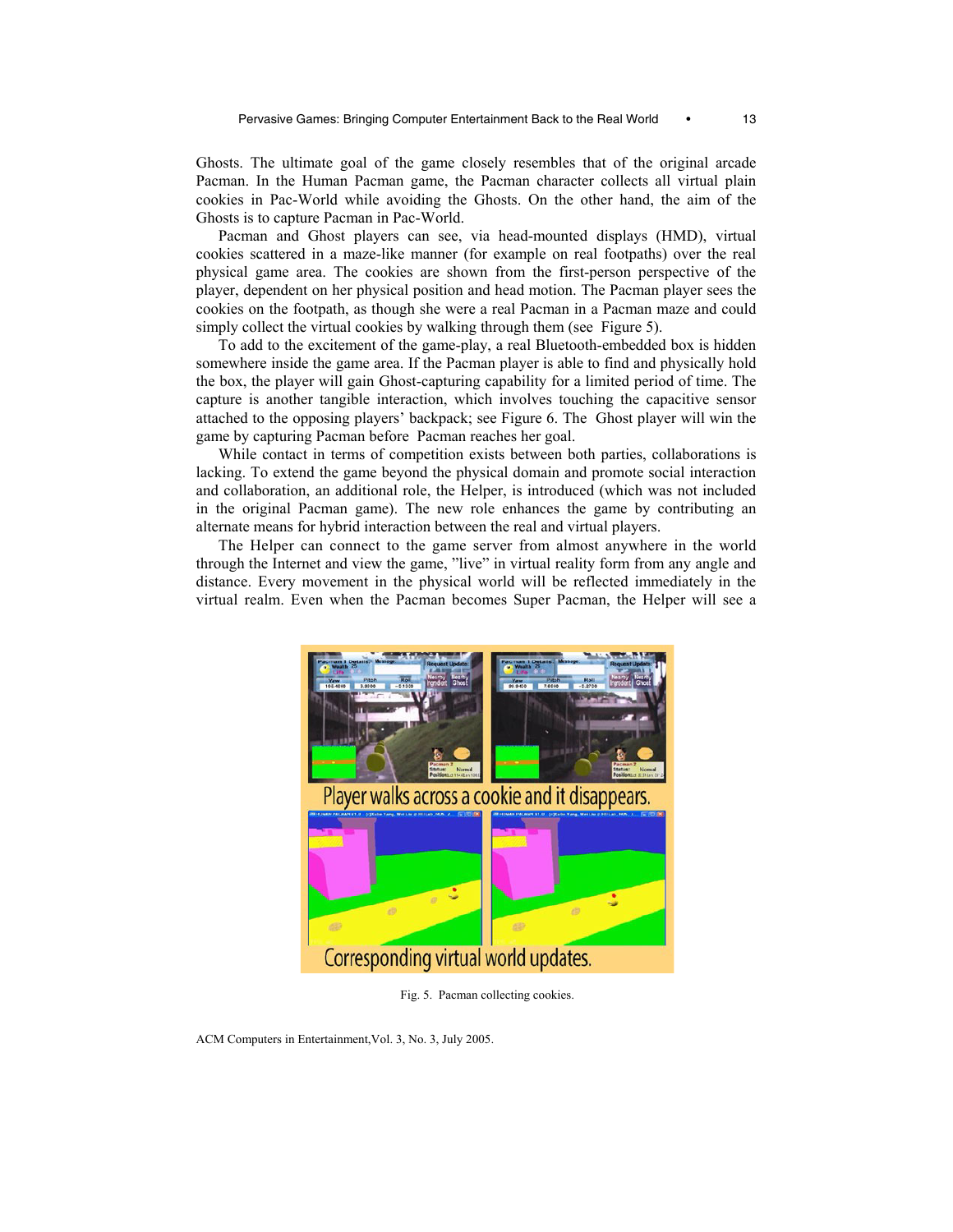

Fig. 6. Capturing Pacman by touching the back.

corresponding change in the 3D graphic model. This mode of virtual viewing (watching a real live event in alternate graphical form) provides a new dimension, which is both efficient and entertaining, to participants watching an event.

The Helpers, however, are not restricted to watching the game passively. They can actually communicate with the Pacman or Ghost in real time via bidirectional text messaging. While Helpers use the computer keyboard for text-input, Pacman and Ghost communicate and respond to their Helpers in the chat room by using the Twiddler, a hand-held input device. The communication that takes place could either be casual chat or discussion on the winning strategy. Such interactions could promote social cooperation and establish relationships between humans who are operating across radically different contexts.

2.5.5 *Tilt-Pad Pacman*. Tilt-pad Pacman [Xu et al. 2003] enables tangible human interaction with a computer; it is an embedded system that focuses on new hardware devices that are small, lightweight, wireless, and fun. Similar to Human Pacman, Tilt-pad Pacman is based on the popular computer game that features a Pacman that runs around a maze to eat cookies and at the same time tries to avoid being devoured by the ghosts. The augmented reality version of the Tilt-pad Pacman game converts all the 2D screen characters into 3D objects attached to the board with pictures of these objects. The game is carried out in a virtual maze with a narrow pathway. The Pacman and two Ghosts are set to move along a path on which cookies are scattered. When Pacman meets the cookies on the path, it automatically eats them; when Pacman meets a Ghost instead of cookies, Pacman will be eaten. Pacman's death is shown by an animated model that gets smaller and smaller until it is invisible.

A user wearing a head-mounted display (HMD) holds a tilt-pad and manipulates the Pacman's movements by tilting it. If he wants the Pacman to go forward, he tilts the pad forward, and vice versa if he wants it to move backwards. This is a really tangible interaction: the user does not use the keyboard to control Pacman's movements; he uses

ACM Computers in Entertainment,Vol. 3, No. 3, July 2005.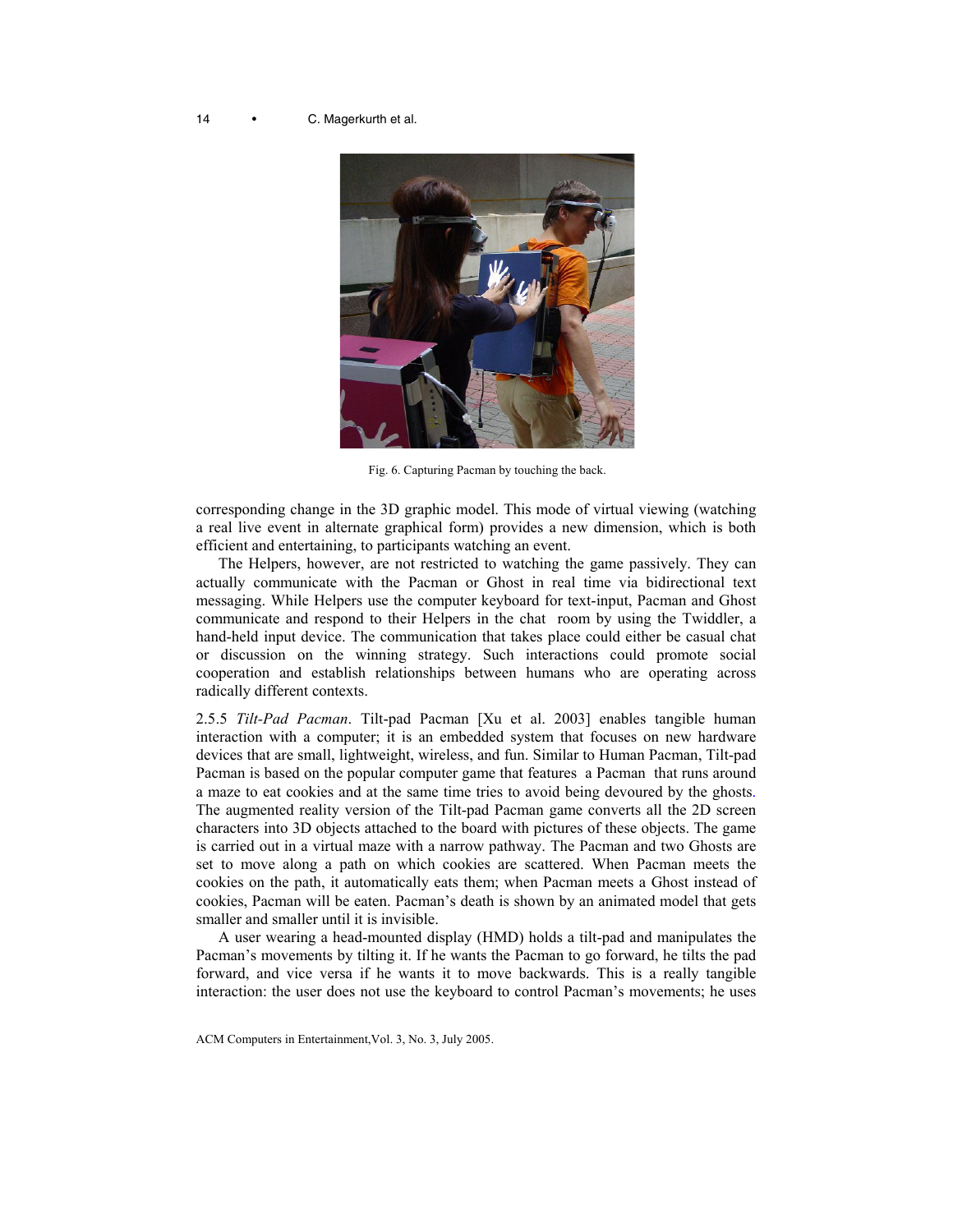physical hand-movements that very closely resemble the Pacman's physical movements. A camera is attached to the HMD, and based on mixed-reality tracking technology, the user, through the HMD, sees virtual 3D characters of the Pacman itself, the Ghosts, the cookies, and the maze.

2.5.6 *Magic Land*. Magic Land [Qui et al. 2005] is an augmented reality environment in which 3D avatars of live human beings and 3D computer-generated virtual animations play and interact. The environment has two main areas: the recording room and the interactive room. The recording room with 9 Dragonfly cameras is where users can have themselves captured and made into live 3D models that will interact in the mixed-reality scene. After being captured, the user can go to the interactive room to play with her own figure. The interactive room consists of three main components: a menu table, a main interactive table, and five playing cups. There are different marker patterns on top of these tables and cups. A four-camera system is put high above the main interactive table to track the relative positions of its markers via the cups' current markers. The users view the virtual scenes and/or virtual characters, which will be overlaid on these tables and cups, via the video see-through HMDs, with Unibrain cameras mounted in front, looking at the markers. The system obtains images from this camera, tracks the marker pattern on the images, calculates the position of the virtual viewpoint, generates a novel view of the captured subject from this viewpoint, superimposes the generated view to the image obtained from the Unibrain camera, and displays it on the HMD.

The main interactive table (see Figure 7) is first overlaid with a digitally created setting, an Asian garden for instance; whereas the cups serve as the containers for the virtual characters and tools for users to tangibly manipulate the virtual characters. There is also a screen on the wall that reflects the mixed-reality view of the first user when he or she uses the HMD, or if nobody uses the HMD for 15 seconds, shows the whole magic landscape seen from a far distant viewpoint in virtual reality mode.

Users can select the virtual characters they want to play with from the menu table There are two mechanical push buttons on the table corresponding to two types of characters: 3D avatars of live human beings on the right and VRML models on the left.



Fig. 7. Tangible interaction in MagicLand.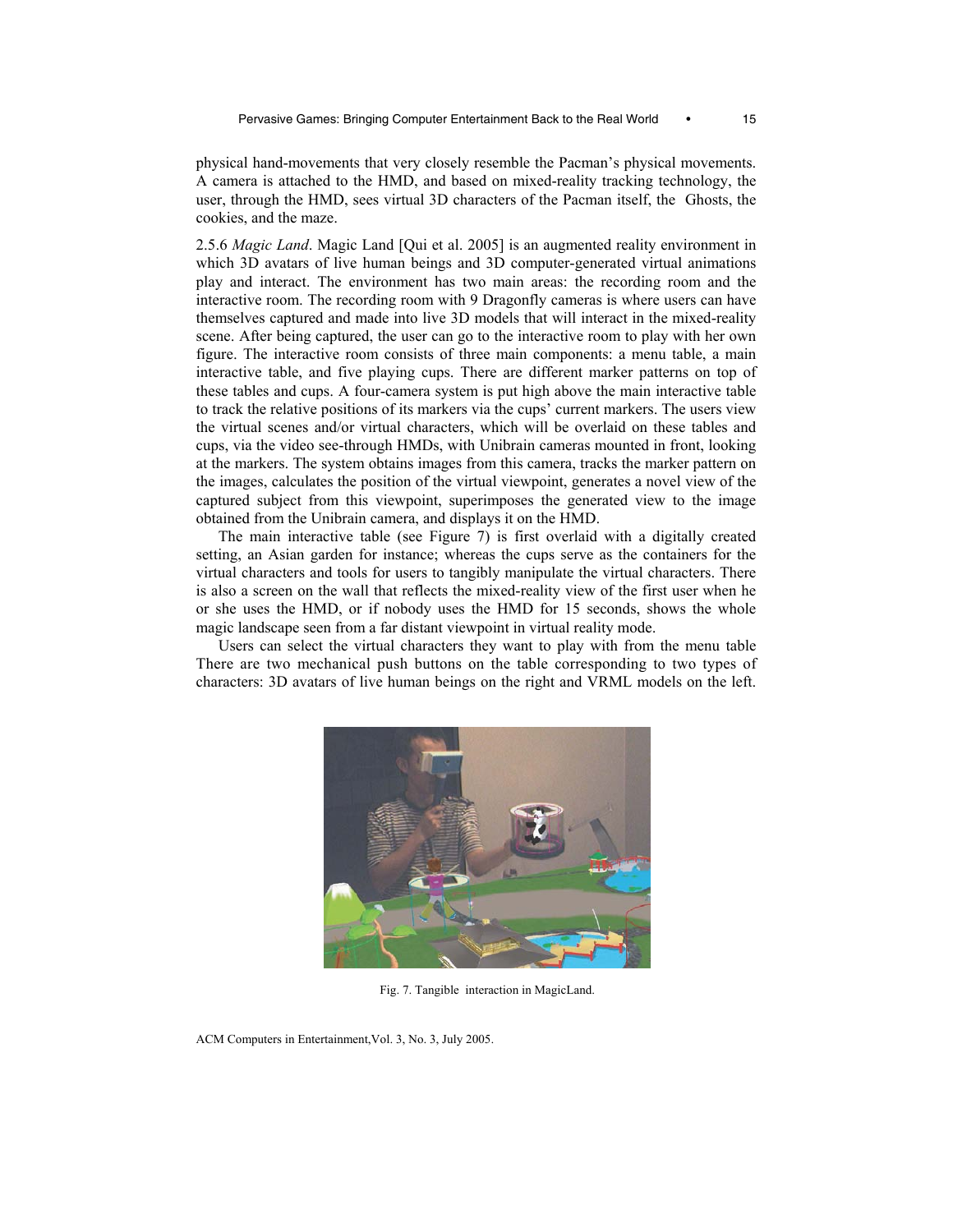Users can press the button to change the objects shown on the menu table, and move the empty cup close to the object to pick it up. To empty a cup (trash), users can move the cup close to the virtual bin placed at the middle of the menu table.

After picking a character, users can bring the cup to the main interactive table and play with it. Consequently, there will be many 3D models that move and interact in a virtual scene on the table, to form a beautiful virtual world of small characters. If two characters are close together, they will interact with each other in a predefined way. For example, if a dragon comes close to the 3D avatar of a live human being, it will blow fire on the human. The tangible merging of real humans with the virtual world will engender feelings of excitement

2.5.7 *AR Worms*. The AR Worms project [Nilsen et al. 2004] was an attempt, using augmented reality, to port the popular PC game Worms to a tabletop setting.

In Worms, players control cartoon worms on a 3D map in an attempt to destroy each other using bazookas, sheep, and a variety of other silly weapons. To interact with the game, players use a combination of wireless game pad and gaze selection. The experience of players shows that the use of augmented reality for table-top games has great possibilities. However, it also demonstrates the difficulties with gaze-based selection and illustrates the difficulty of today's hardware.

2.5.8 *AR Tankwar*. AR Tankwar took the lessons learned from Worms and applied them to a more conventional strategy game. AR Tankwar attempts to blend elements from popular real-time strategy games and miniature table-top games. In it, players control armies of tanks, helicopters, and artillery attempt to capture objectives on a map on a table top (see Figure 8).

Multiple players may compete or collaborate against computer opponents. A wireless game-pad is again used for interaction, this time in conjunction with lens selection. A virtual lens is attached to the game-pad and used for targeting. Various aids were implemented to aid collaboration between players. The player's gaze targets were projected into the map as translucent view frustums, and players immersed in the game's virtual reality mode were presented on the map as small floating heads.



Fig. 8. Tankwar.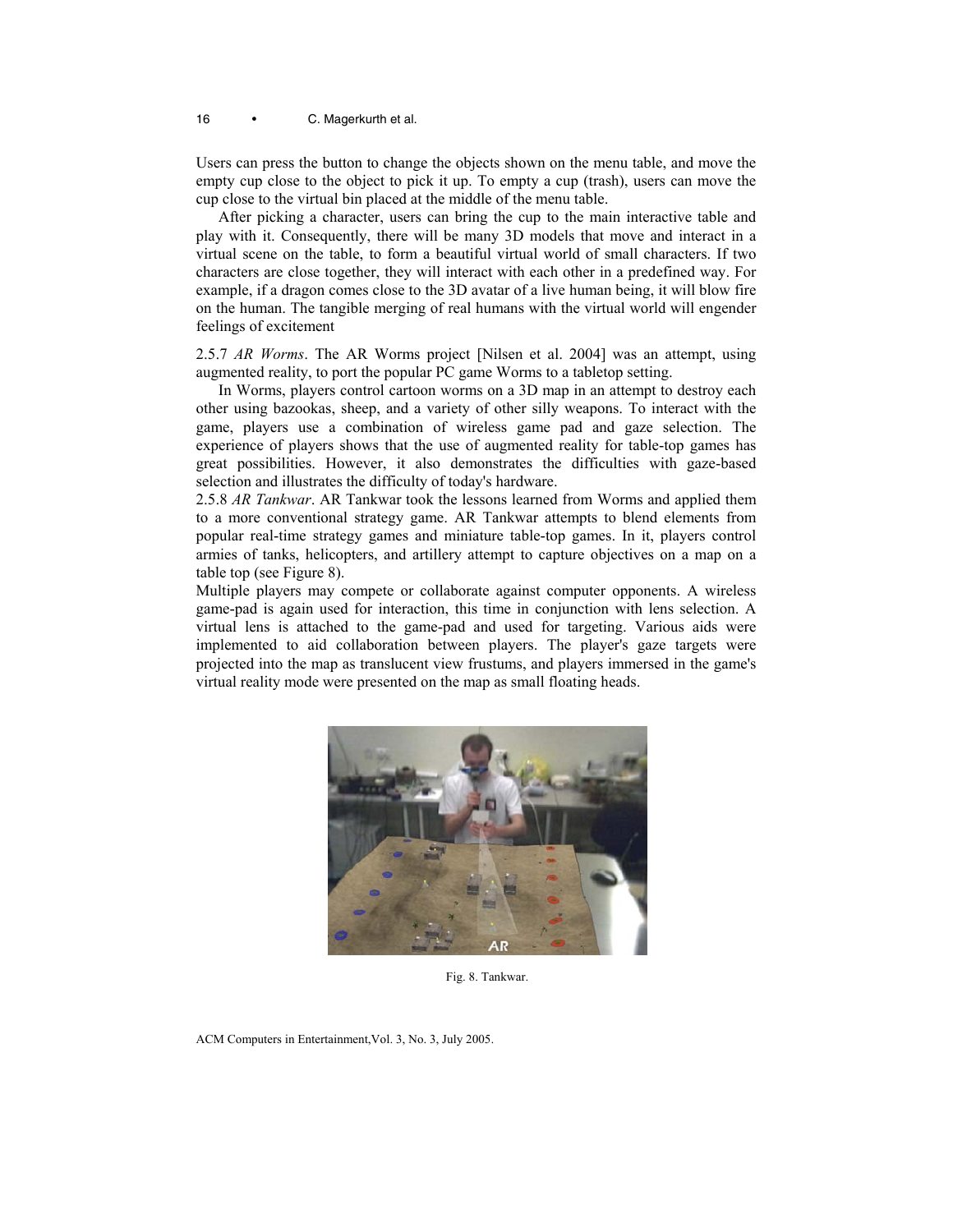To allow spectators to participate, we implemented a projector that displays an overview of the game with various statistics. Spectators could also communicate with or offer advice to players via a tablet PC. Messages and diagrams drawn on the map screen are transmitted to players and appear as ghostly blue lines.

Tankwar also experimented with multimodal game interfaces by incorporating speech commands. This proved quite effective for some players, but has been under-utilized due to difficulties with training our speech-recognition software.

Tankwar will shortly become the subject of a more intensive evaluation of players in augmented reality games; but it has already been presented informally at open houses and games conventions. Player reactions were almost universally positive, even when the novelty of augmented reality wore off. The chief criticism was a lack of interaction with the physical world. Further enhancements to the game will address this problem in the next year.

2.5.9. *Open Issues In AR Games*. As well as offering a unique combination of characteristics for game design, augmented reality presents some unique problems.

For example, there is limited collaboration, particularly with the use of head-mounted displays. Interaction with head-mounted displays is known to be better than voice-only, but weaker than unencumbered face-to-face communication. However, the exact characteristics of interaction via head-mounted displays are not understood. And, while the role of physical artifacts in social situations is comparatively well understood, that of virtual artifacts is not

The development of interaction metaphors is still immature (paddle, pointer, and lensbased interactions are some examples). While *augmented reality may allows players to use their whole bodies to interact with the game, research is needed to determine what metaphors are most effective in different gaming situations.* 

Current augmented reality systems require especially configured hardware and controlled environments. Such systems are expensive to set up, and so commercial game development is not viable. In the near future, hand-held augmented reality games may become popular via use of PDAs and mobile phones; but head-mounted displays may require drastic changes in technology or the marketplace to become viable. Fixed installations and other business models may be another option.

Augmented reality offers many possibilities for game design. Games designed using it may draw on the characteristics of both real-world and computer games. However, there are significant challenges due to its expense, difficulties with hardware, and lack of design guidelines.

# 3. CONCLUSIONS

With this article we tried to give an introduction to the field of pervasive games. We discussed several subgenres that emerge within the pervasive gaming paradigm and presented state-of-the-art examples in each of the genres discussed. Naturally, other interesting works in the field had to be omitted, since this article was not intended as a comprehensive survey of all pervasive games. We thus want to conclude with pointing the reader to the PerGames workshops that feature many more research projects and academic papers that revolve pervasive gaming.

The International Workshops on Pervasive Gaming Applications (PerGames) are dedicated to discussing results, sharing experiences, and publishing research papers in the field of pervasive games. In 2004, the event was held at the PERVASIVE

ACM Computers in Entertainment,Vol. 3, No. 3, July 2005.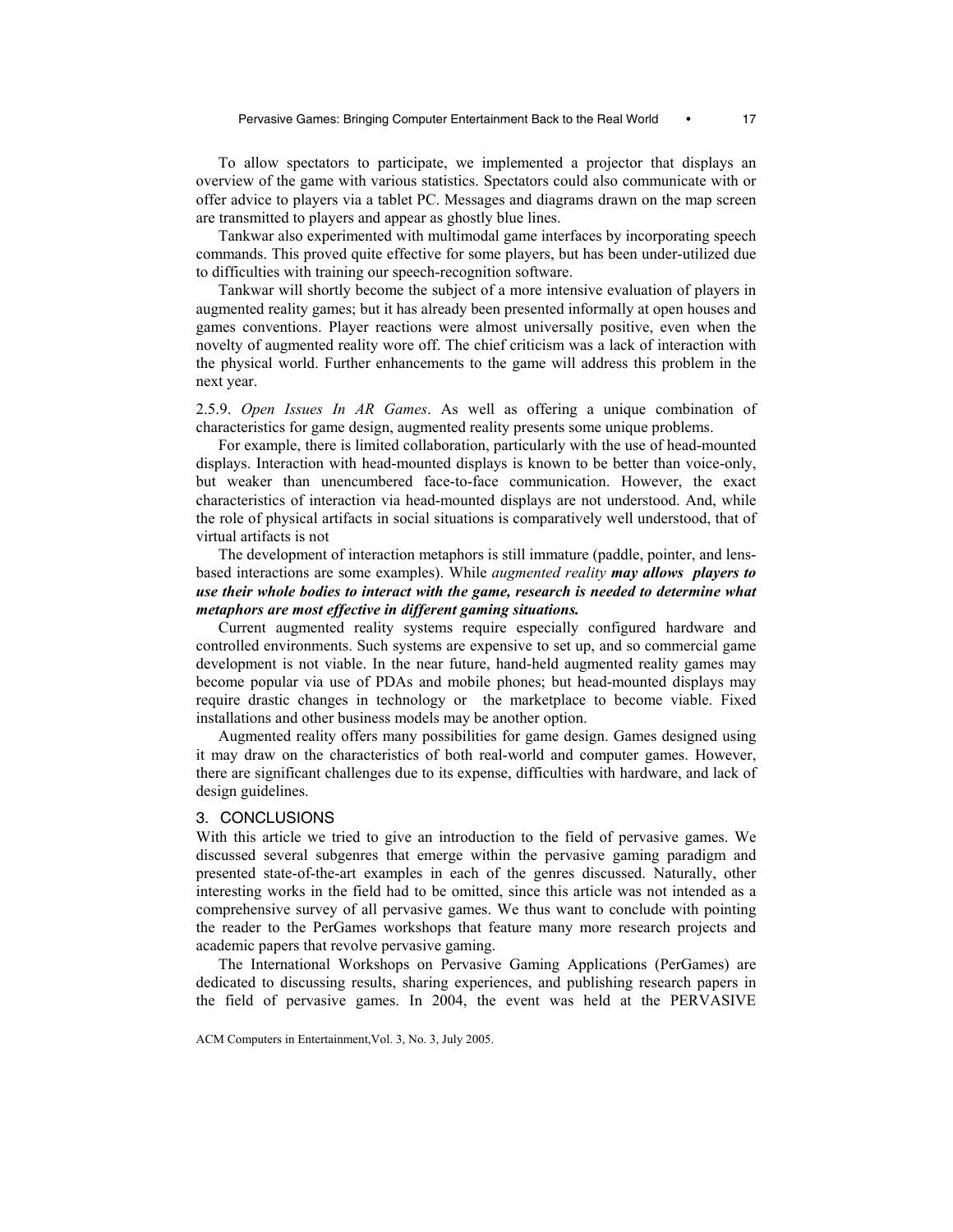International Conference in Vienna, Austria. In 2005, PerGames took place at the PERVASIVE conference in Munich, Germany.

PerGames events are supported by the *ACM Computers in Entertainmen*t. Four highquality research papers presented at PerGames 2005 are published in this issue of *ACM CiE*. More papers can be found at the PerGames website at www.pergames.de. With almost 40 participants, 15 accepted full papers, several live demonstrations, and many highly stimulating discussions and exchanges of ideas, PerGames 2005 has grown significantly over previous events and has become a valuable starting point in exploring the field of pervasive gaming.

# ACKNOWLEDGEMENTS

The authors would like to thank their colleagues for their insightful comments on earlier drafts of this paper and for contributing to this paper in various ways. Carsten Magerkurth wishes to thank Timo Engelke, Wolfgang Hinrich, and Norbert Streitz. Adrian Cheok wishes to thank Tran Cong Thien Qui, Ta Huynh Duy Hgyuyen, Thang Le, Teo Sze Lee, and Teo Hui Siang Jason. Regan Mandryk would like to thank Diego Maranan, Kori Inkpen, and John Buchanan. Trond Nilsen would like to thank Julian Looser, Adrian Clark, and Steven Linton.

#### **REFERENCES**

- ABOWD, G. D. AND MYNATT, E. D. 2000. Charting past, present, and future research in ubiquitous computing. *ACM Trans. Computer-Human Interaction 7,* 1 (2000), 29-58.
- AMORY, A. NAICKER, K., VINCENT, J., AND ADAMS, C. 1999. The use of computer games as an educational tool: Identification of appropriate game types and elements. *British J. of Educational Technology*. *30,* 4 (1999), 311-321.
- ANTTONEN, J. AND SURAKKA, V. 2005. Emotions and heart rate while sitting on a chair. In *Proceedings of Conference on Human Factors in Computing Systems* (Portland, OR, 2005.). ACM Press, New York, 491– 499.
- BENFORD, S., SEAGAR, W., FLINTHAM, M., ANASTASI, R., ROWLAND, D., HUMBLE, J., STANTON, D., BOWERS, J., TANDAVANITJ, N., ADAMS, M., ROW-FARR, J., OLDROYD, A., AND SUTTON, J. 2004The error of our ways: The experience of self-reported positioning in a l location-based game*.* In *Proceedings of Ubicomp 2004* (Nottingham, Sept.2004). Springer-Verlag, Berlin.
- BENFORD, S., MAGERKURTH, C., AND LJUNGSTRAND, P. 2005. Bridging the physical and digital in pervasive gaming. *Commun. ACM 48*,3 (2005), 54-57.
- BERSAK, D., MCDARBY, G., AUGENBLICK, N., MCDARBY, P., MCDONNELL, D., MCDONALD, B., AND KARKUN, R. 2001. Intelligent biofeedback using an immersive competitive environment. In *Proceedings of UBICOMP 2001 Workshop on Ubiquitous Gaming.*
- BJÖRK, S., FALK, J., HANSSON, R., AND LJUNGSTRAND, P. 2001. Pirates! Using the physical world as a game board. In *Proceedings of Interact 2001, IFIP TC.13 Conference On Human-Computer Interaction* (Tokyo, July 2001).
- BOHN, J. 2004. The smart jigsaw puzzle assistant: Using RFID technology for building augmented real-world games, In *Workshop on Gaming Applications in Pervasive Computing Environments at Pervasive 2004*  (Vienna). http://www.pergames.de.
- CHALMERS, M., BARKHUUS. L., BELL, M., BROWN, B., HALL, M., SHERWOOD, S., TENNENT, P. 2005. Gaming on the edge: Using seams in perva sive games. In *The Second International Workshop on Gaming Applications in Pervasive Computing Environments at Pervasive 2005* (Munich). http://www.pergames.de.
- CHEOK, A. D., GOH, K. H., LIU, W., FARBIZ, F., FONG, S. W, TEO, S. L., LI, Y., AND YANG, X. B. 2004. Human pacman: A mobile, wide-area entertainment system based on physical, social, and ubiquitous computing. *Personal Ubiquitous Computing 8*, 2 (2004), 71-81.
- FLINTHAM, M., ANASTASI, R., BENFORD, S., HEMMINGS, T., CRABTREE, A., GREENALGH, C., RODDEN, T., TANDAVANITJ, N., ADAMS, M., AND ROW-FARR, J. 2003. Where online meets on-the-streets: Experiences with mobile mixed reality games. In *Proceedings of the 2003 CHI Conference On Human Factors in Computing Systems* (April 2003). ACM Press, New York, 569-576.